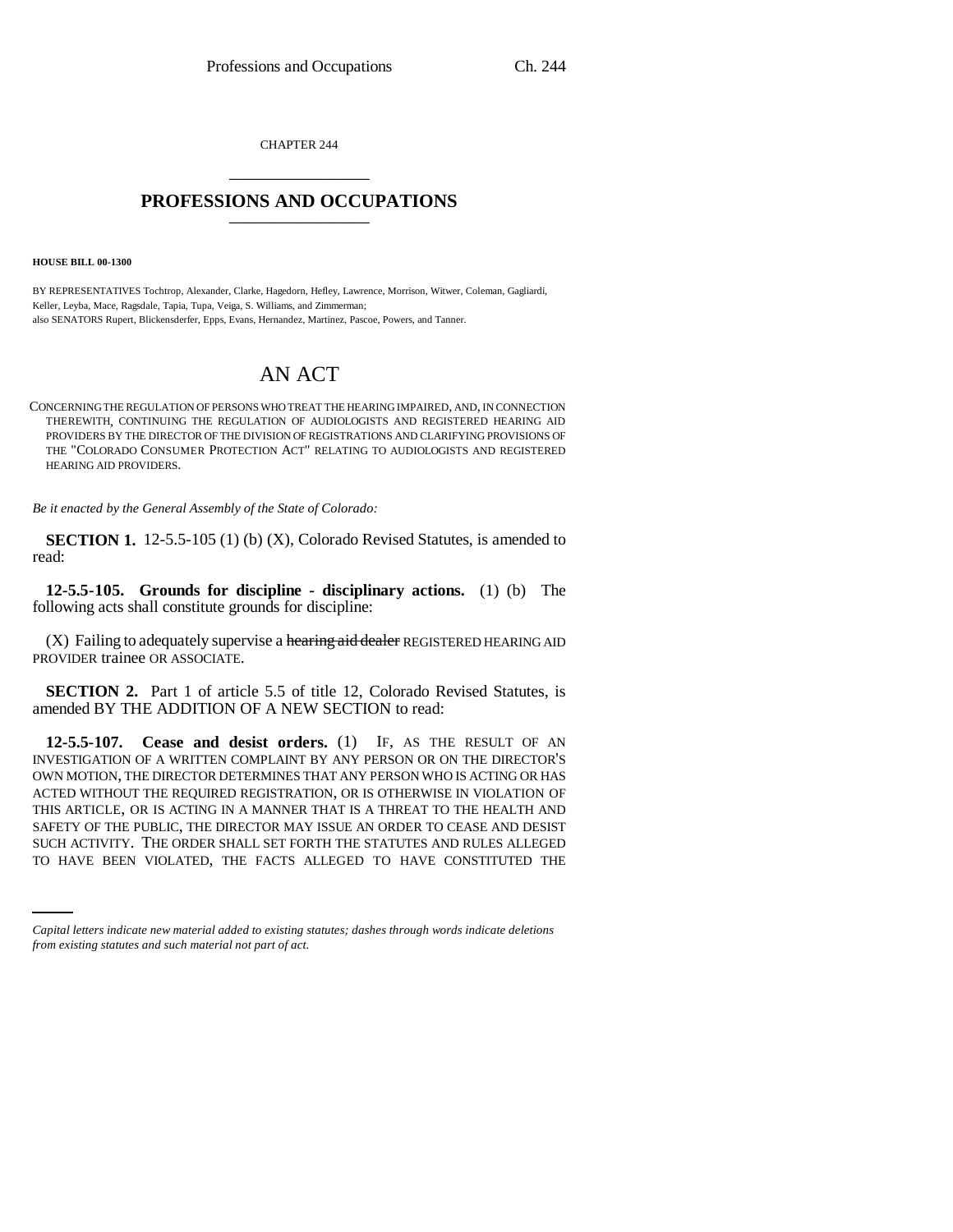#### Ch. 244 Professions and Occupations

VIOLATION, AND THE REQUIREMENT THAT ALL UNLAWFUL ACTS CEASE IMMEDIATELY.

(2) WITHIN THIRTY DAYS AFTER SERVICE OF THE ORDER TO CEASE AND DESIST, THE RESPONDENT MAY REQUEST A HEARING ON THE QUESTION OF WHETHER ACTS OR PRACTICES IN VIOLATION OF THIS ARTICLE HAVE OCCURRED. SUCH HEARINGS SHALL BE CONDUCTED PURSUANT TO THE PROVISIONS OF ARTICLE 4 OF TITLE 24, C.R.S.

(3) IN THE EVENT THAT ANY PERSON FAILS TO COMPLY WITH A CEASE AND DESIST ORDER, THE DIRECTOR MAY REQUEST THE ATTORNEY GENERAL OR THE DISTRICT ATTORNEY FOR THE JUDICIAL DISTRICT IN WHICH THE ALLEGED VIOLATION EXISTS TO BRING, AND IF SO REQUESTED SUCH ATTORNEY SHALL BRING, A SUIT FOR A TEMPORARY RESTRAINING ORDER AND FOR INJUNCTIVE RELIEF TO PREVENT ANY FURTHER OR CONTINUED VIOLATION OF THE ORDER.

(4) MATTERS BROUGHT BEFORE A COURT PURSUANT TO THIS SECTION SHALL HAVE PREFERENCE OVER OTHER MATTERS ON THE COURT'S CALENDAR.

**SECTION 3.** 12-5.5-201 (3) and (4), Colorado Revised Statutes, are amended to read:

**12-5.5-201. Definitions.** As used in this part 2, unless the context otherwise requires:

(3) "Hearing aid dealer" "REGISTERED HEARING AID PROVIDER" means a person engaged in the practice of dispensing, fitting, or dealing in hearing aids, who has passed an examination conducted under the auspices of the national board for certification in hearing instrument sciences (NBCHIS) (NBC-HIS) or an equivalent examination as determined by the director; except that a hearing aid dealer REGISTERED HEARING AID PROVIDER who is engaged in the practice of dispensing, fitting, or dealing in hearing aids on or before July 1, 1995, shall demonstrate, not later than July 1, 1997, that he or she has passed such an examination.

(4) "Registrant" means a hearing aid dealer REGISTERED HEARING AID PROVIDER who holds a current certificate of registration from the division of registrations pursuant to this part 2.

**SECTION 4.** 12-5.5-202 (1), (2) (a), (2) (b) (I), (2) (b) (III), and (2) (b) (IV), Colorado Revised Statutes, are amended to read:

**12-5.5-202. Registration required - application - bond.** (1) A hearing aid dealer REGISTERED HEARING AID PROVIDER shall register pursuant to this part 2 before selling or negotiating to sell, directly or indirectly, any hearing device for the hearing impaired unless such dealer PROVIDER holds a current registration pursuant to part 1 of this article. Upon registering, the hearing aid dealer REGISTERED HEARING AID PROVIDER shall be given a certificate of registration bearing a unique registration number. The hearing aid dealer REGISTERED HEARING AID PROVIDER shall include the registration number on all written contracts and receipts, as required pursuant to section 6-1-701 (2) (a), C.R.S. A hearing aid dealer REGISTERED HEARING AID PROVIDER who is also an audiologist and is registered only under part 1 of this article shall include the registration number issued pursuant to such part 1 on all written contracts and receipts.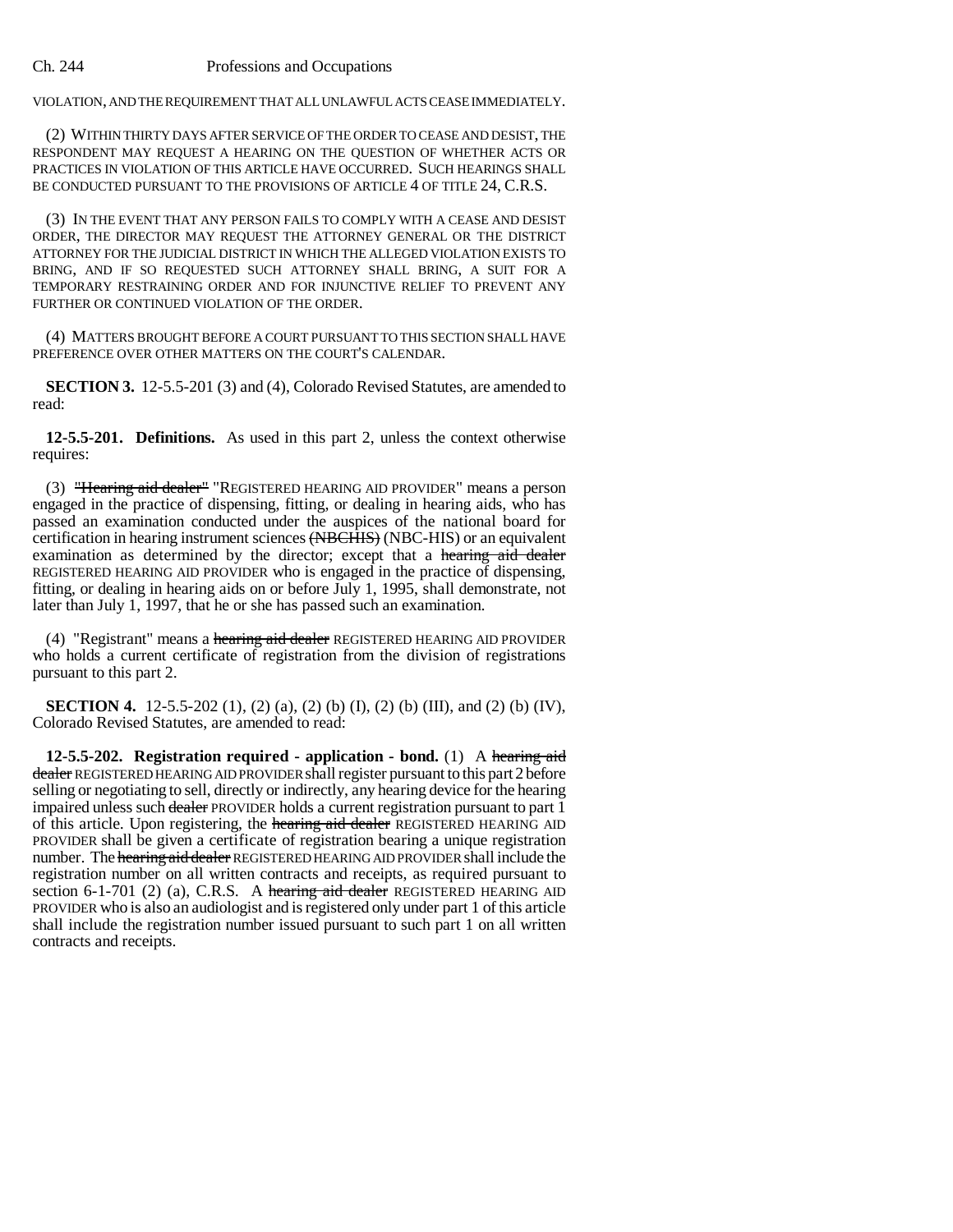Professions and Occupations Ch. 244

(2) (a) A hearing aid dealer REGISTERED HEARING AID PROVIDER desiring to register pursuant to this section shall submit to the director an application containing the information described in this subsection (2) and shall pay a fee to be determined and collected pursuant to section 24-34-105, C.R.S. The director may deny an application for registration if the required information is not submitted or if an applicant's trainee registration certificate, issued pursuant to section 12-5.5-202.5, has been revoked. If an applicant or registrant does not notify the director of a change in the submitted information within thirty days after such change, such failure shall be cause for disciplinary action.

(b) The following information shall be included in every application for registration under this section:

(I) The name, business address, and business telephone number of the hearing aid dealer REGISTERED HEARING AID PROVIDER;

(III) Proof of having obtained a surety bond or an alternative, as authorized in section 11-35-101, C.R.S., in an amount not to exceed five TEN thousand dollars. SUCH SURETY BOND SHALL REQUIRE THE SURETY TO PROVIDE NOTICE TO THE DIRECTOR WITHIN THIRTY DAYS AFTER RECEIPT OF A CLAIM OR PAYMENT MADE FROM SUCH SURETY BOND OR IF THE BOND IS CANCELLED FOR ANY REASON.

(IV) A statement indicating whether any hearing aid dealer REGISTERED HEARING AID PROVIDER license, certificate, or registration was issued to the hearing aid dealer REGISTERED HEARING AID PROVIDER by a local, state, or national health care agency, whether any such license, certificate, or registration was suspended or revoked, whether charges or complaints are pending against such license, certificate, or registration, and whether disciplinary action was taken.

**SECTION 5.** 12-5.5-202.5 (1), (2) (b), (3) (a), (3) (c), (4) (b), and (5), Colorado Revised Statutes, are amended to read:

**12-5.5-202.5. Registration - trainees and associates.** (1) A person training to be a hearing aid dealer REGISTERED HEARING AID PROVIDER shall submit to the director an application containing the information described in subsection (2) of this section and shall pay a trainee OR ASSOCIATE registration fee to be determined and collected pursuant to section 24-34-105, C.R.S.

(2) The director shall issue a trainee registration certificate to any applicant who provides the following to the director's satisfaction:

(b) Verification of training to become a hearing aid dealer REGISTERED HEARING AID PROVIDER, which training is under the direct and personal supervision of an audiologist or a hearing aid dealer REGISTERED HEARING AID PROVIDER whose registration is in good standing. For the purposes of this section, "audiologist" has the same meaning as set forth in section 12-5.5-101 (1).

(3) During the training period:

(a) A trainee OR ASSOCIATE shall not sell hearing aids independently of the supervising hearing aid dealer REGISTERED HEARING AID PROVIDER or audiologist;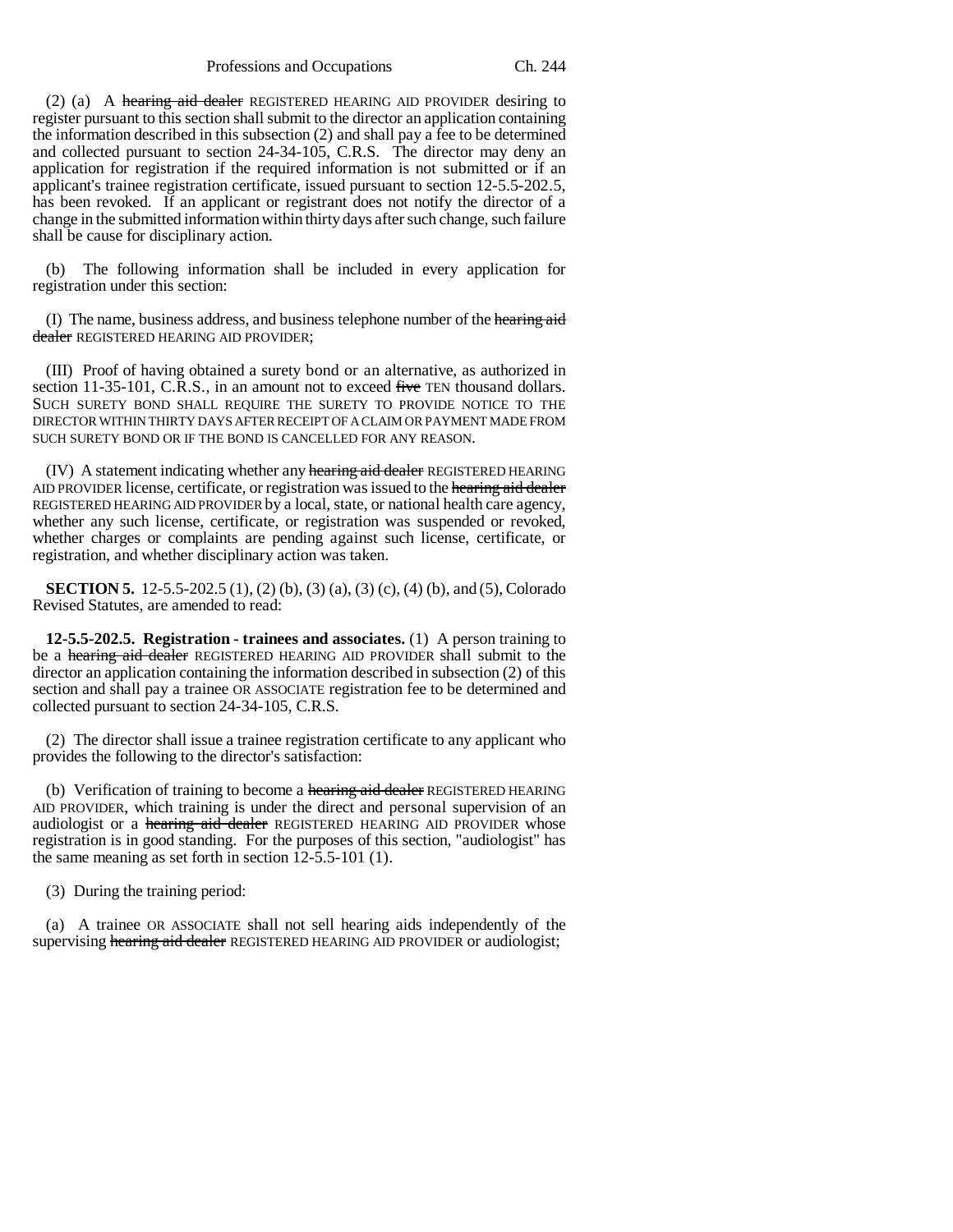#### Ch. 244 Professions and Occupations

(c) A supervising hearing aid dealer REGISTERED HEARING AID PROVIDER or audiologist shall retain ultimate responsibility for the care provided by the trainee OR ASSOCIATE and shall be subject to disciplinary action by the director for failure to provide adequate supervision.

(4) The director shall promulgate all rules necessary for the enforcement and administration of this section, including rules that:

(b) Specify the components of the training required to be completed by trainees AND ASSOCIATES.

(5) Any person issued a trainee registration certificate, INCLUDING AN ASSOCIATE, under this section is subject to the disciplinary provisions of section 12-5.5-205.

**SECTION 6.** 12-5.5-203 (1), Colorado Revised Statutes, is amended to read:

**12-5.5-203. Registration procedure.** (1) The director shall register all applicants who meet the requirements of this part 2 and shall provide each registrant with a certificate indicating that the person named in such certificate is registered in the state of Colorado as a hearing aid dealer REGISTERED HEARING AID PROVIDER.

**SECTION 7.** 12-5.5-205 (1) (a) (V), (1) (b) (XI), and (2), Colorado Revised Statutes, are amended, and the said 12-5.5-205 (1) (b) is further amended BY THE ADDITION OF A NEW SUBPARAGRAPH, to read:

**12-5.5-205. Grounds for discipline - disciplinary action.** (1) (a) If, after investigation, notice, and the opportunity for hearing in accordance with article 4 of title 24, C.R.S., the director determines that an applicant, registrant, or trainee, OR ASSOCIATE has committed any of the acts specified in paragraph (b) of this subsection (1), the director may:

(V) Deny, revoke, or suspend the certificate of a hearing aid dealer REGISTERED HEARING AID PROVIDER trainee OR ASSOCIATE.

(b) The following acts shall constitute grounds for discipline:

(XI) Failing to adequately supervise a hearing aid dealer REGISTERED HEARING AID PROVIDER trainee OR ASSOCIATE;

(XII) CONVICTION OR ACCEPTANCE OF A PLEA OF GUILTY OR NOLO CONTENDERE OR RECEIPT OF A DEFERRED SENTENCE IN ANY COURT TO A FELONY.

(2) Any disciplinary action taken with respect to a hearing aid dealer REGISTERED HEARING AID PROVIDER by another state or local jurisdiction or the federal government shall be deemed prima facie evidence of grounds for disciplinary action, including denial of registration under this part 2; except that this subsection (2) shall apply only to disciplinary actions that are substantially similar to those set out as grounds for disciplinary action under this part 2.

**SECTION 8.** Part 2 of article 5.5 of title 12, Colorado Revised Statutes, is amended BY THE ADDITION OF A NEW SECTION to read: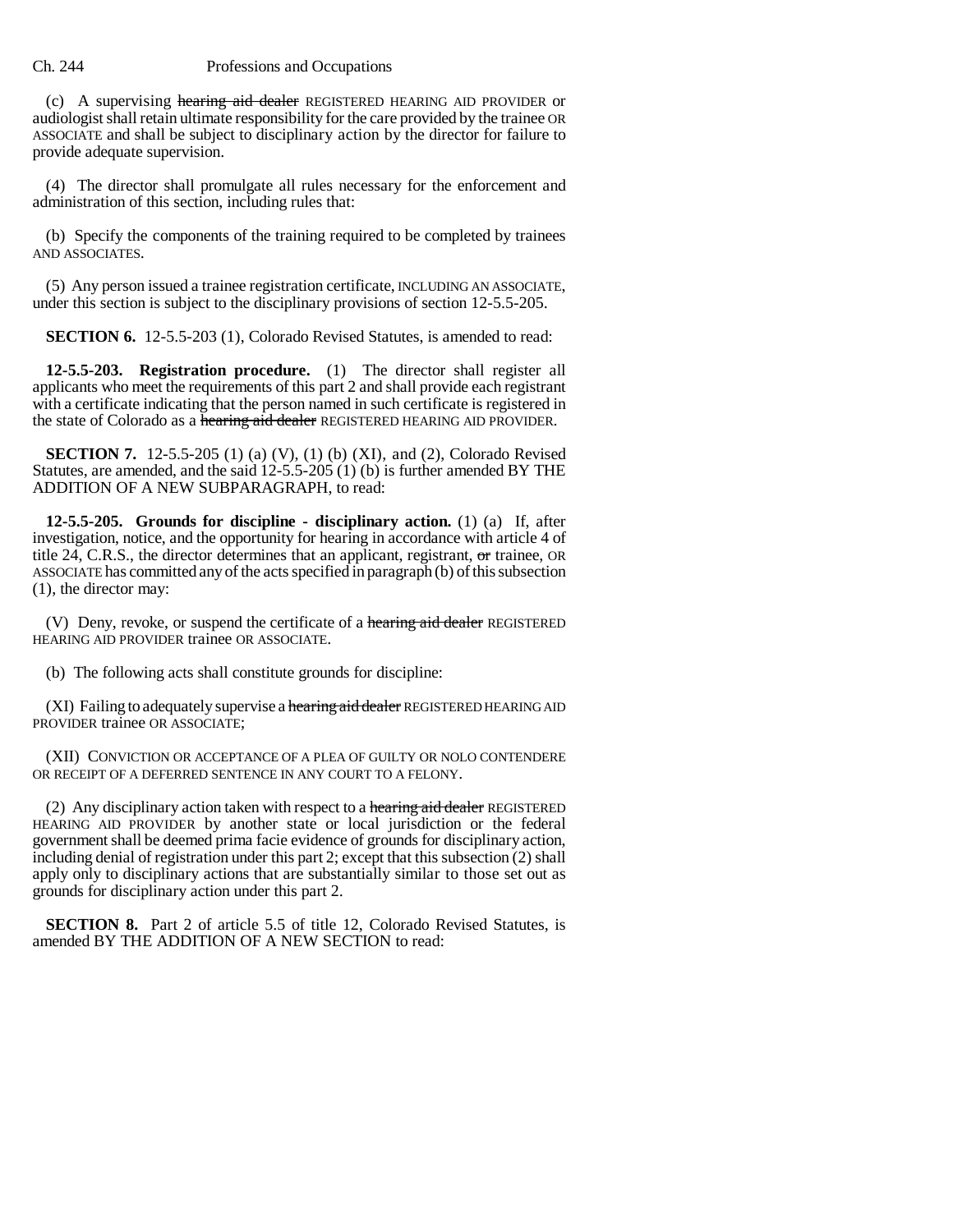**12-5.5-205.5. Cease and desist orders.** (1) IF, AS THE RESULT OF AN INVESTIGATION OF A WRITTEN COMPLAINT BY ANY PERSON OR ON THE DIRECTOR'S OWN MOTION, THE DIRECTOR DETERMINES THAT ANY PERSON WHO IS ACTING OR HAS ACTED WITHOUT THE REQUIRED REGISTRATION, OR IS OTHERWISE IN VIOLATION OF THIS ARTICLE, OR IS ACTING IN A MANNER THAT IS A THREAT TO THE HEALTH AND SAFETY OF THE PUBLIC, THE DIRECTOR MAY ISSUE AN ORDER TO CEASE AND DESIST SUCH ACTIVITY. THE ORDER SHALL SET FORTH THE STATUTES AND RULES ALLEGED TO HAVE BEEN VIOLATED, THE FACTS ALLEGED TO HAVE CONSTITUTED THE VIOLATION, AND THE REQUIREMENT THAT ALL UNLAWFUL ACTS CEASE IMMEDIATELY.

(2) WITHIN THIRTY DAYS AFTER SERVICE OF THE ORDER TO CEASE AND DESIST, THE RESPONDENT MAY REQUEST A HEARING ON THE QUESTION OF WHETHER ACTS OR PRACTICES IN VIOLATION OF THIS ARTICLE HAVE OCCURRED. SUCH HEARINGS SHALL BE CONDUCTED PURSUANT TO THE PROVISIONS OF ARTICLE 4 OF TITLE 24, C.R.S.

(3) IN THE EVENT THAT ANY PERSON FAILS TO COMPLY WITH A CEASE AND DESIST ORDER, THE DIRECTOR MAY REQUEST THE ATTORNEY GENERAL OR THE DISTRICT ATTORNEY FOR THE JUDICIAL DISTRICT IN WHICH THE ALLEGED VIOLATION EXISTS TO BRING, AND IF SO REQUESTED SUCH ATTORNEY SHALL BRING, A SUIT FOR A TEMPORARY RESTRAINING ORDER AND FOR INJUNCTIVE RELIEF TO PREVENT ANY FURTHER OR CONTINUED VIOLATION OF THE ORDER.

(4) MATTERS BROUGHT BEFORE A COURT PURSUANT TO THIS SECTION SHALL HAVE PREFERENCE OVER OTHER MATTERS ON THE COURT'S CALENDAR.

**SECTION 9.** 12-5.5-206 (4) (b) and (5), Colorado Revised Statutes, are amended to read:

**12-5.5-206. Director - powers - duties.** (4) The director shall adopt all rules necessary for the enforcement or administration of this part 2, including, but not limited to, rules that require:

(b) That SUPERVISING registrants OR REGISTRANTS DESIGNATED BY SUCH REGISTRANTS' EMPLOYERS maintain for at least seven years records identifying customers by name, the goods or services provided to each customer, and the date and price of each transaction.

(5) The director may require hearing aid dealers REGISTERED HEARING AID PROVIDERS to make disclosures to purchasers in their written contracts of sale or in separate written documents if the director finds that such disclosures are necessary for the protection of purchasers.

**SECTION 10.** 12-5.5-207 (1), Colorado Revised Statutes, is amended to read:

**12-5.5-207. Repeal of part.** (1) This article is repealed, effective July 1, 2000 2007.

**SECTION 11.** 6-1-701 (1) (d) and (1) (f), the introductory portion to 6-1-701 (2), and 6-1-701 (2) (a) (I), (2) (a) (II), (2) (a) (III), (2) (c) (I), (2) (c) (II), (2) (e) (I), (2)  $(e)$  (II), (2)  $(e)$  (III), (2)  $(g)$ , and (2)  $(j)$ , Colorado Revised Statutes, are amended, and the said 6-1-701 (1) is further amended BY THE ADDITION OF A NEW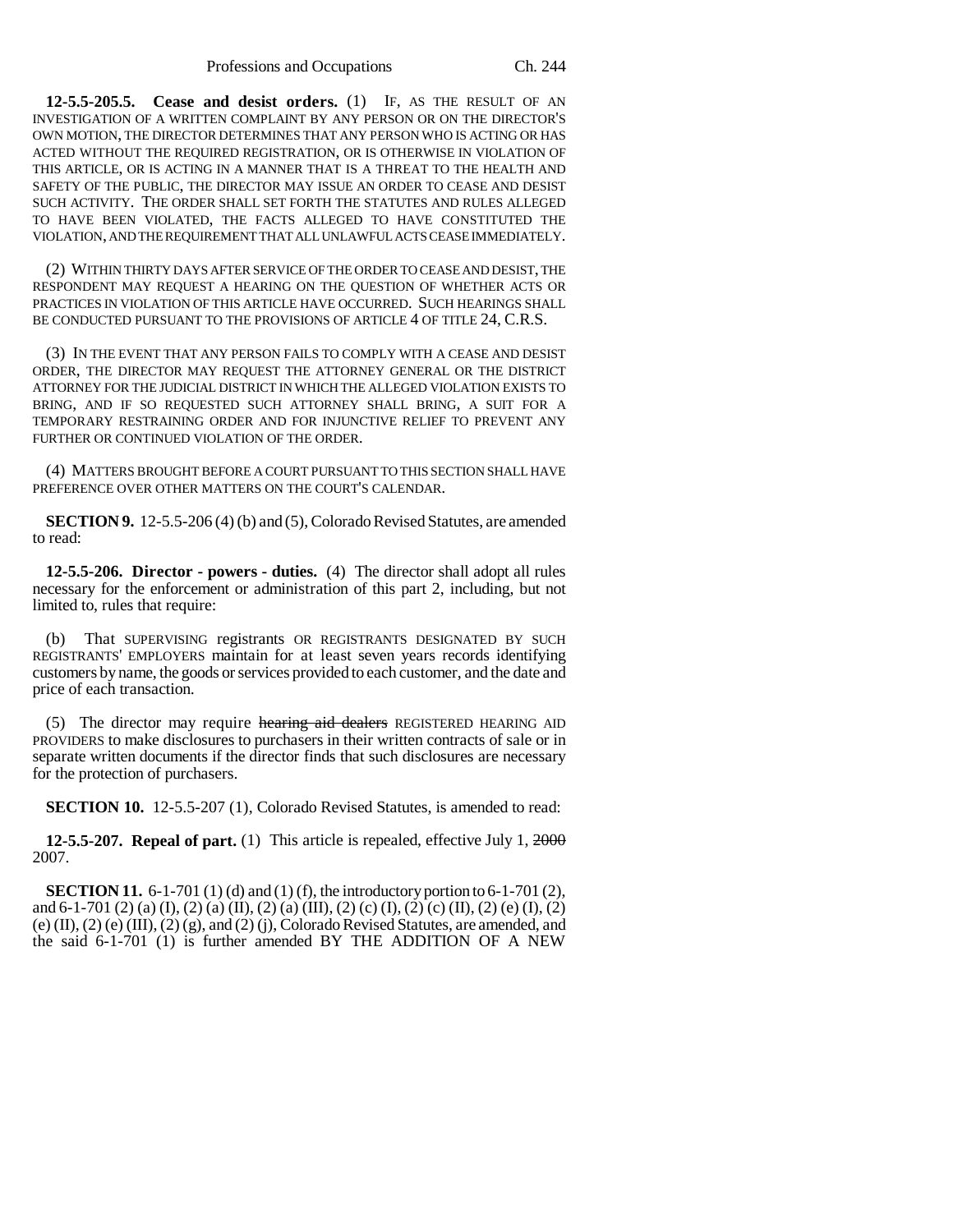## PARAGRAPH, to read:

**6-1-701. Registered hearing aid providers - deceptive trade practices.** (1) As used in this section, unless the context otherwise requires:

(d) "Hearing aid dealer" means an individual who is registered as a hearing aid dealer pursuant to part 2 of article 5.5 of title 12, C.R.S.

(e.5) "REGISTERED HEARING AID PROVIDER" MEANS AN INDIVIDUAL WHO IS REGISTERED AS A HEARING AID PROVIDER PURSUANT TO PART 2 OF ARTICLE 5.5 OF TITLE 12, C.R.S.

(f) "Trial period" means the first thirty days the buyer has the hearing aid or aids in such buyer's possession. Any such trial period shall be extended by mutual agreement of the buyer and the hearing aid dealer REGISTERED HEARING AID PROVIDER.

(2) In addition to any other deceptive trade practices under section 6-1-105 or this part 7, a hearing aid dealer REGISTERED HEARING AID PROVIDER or, with respect to only paragraph  $\alpha$  of this subsection  $(2)$ , an audiologist engages in a deceptive trade practice when such dealer PROVIDER:

(a) Fails to deliver to each person supplied with a hearing aid a receipt that:

(I) Bears the business address of the hearing aid dealer REGISTERED HEARING AID PROVIDER together with specifications as to the make and serial number of the hearing aid furnished and the full terms of the sale clearly stated. If a hearing aid that is not new is sold, the container thereof and the receipt shall be clearly marked as "used" or "reconditioned", whichever is applicable, within the terms of the guarantee, if any.

(II) Bears, in no smaller type than the largest used in the body of the receipt, in substance, a provision that the purchaser has been advised at the outset of the purchaser's relationship with the hearing aid dealer REGISTERED HEARING AID PROVIDER that any examination or representation made by a hearing aid dealer REGISTERED HEARING AID PROVIDER in connection with the practice of dispensing, fitting, or dealing in hearing aids is not an examination, diagnosis, or prescription by a person licensed to practice medicine in this state and, therefore, must not be regarded as medical opinion or advice;

(III) Bears, in no smaller type than the largest used in the body of the receipt, a provision indicating that consumer complaints that cannot be resolved with the dealer REGISTERED HEARING AID PROVIDER may be filed initially with the office of the district attorney for the jurisdiction where the device was sold or with the state attorney general's office and the address and telephone number of the district attorney's office or attorney general's office where such complaints may be filed;

(c) (I) Fails to receive from a licensed physician, prior to dispensing, fitting, or dealing in a hearing aid to any person, a written prescription or recommendation that specifies that the person is in fact in need of a hearing aid; except that any person eighteen years of age or older who objects to medical evaluation for religious or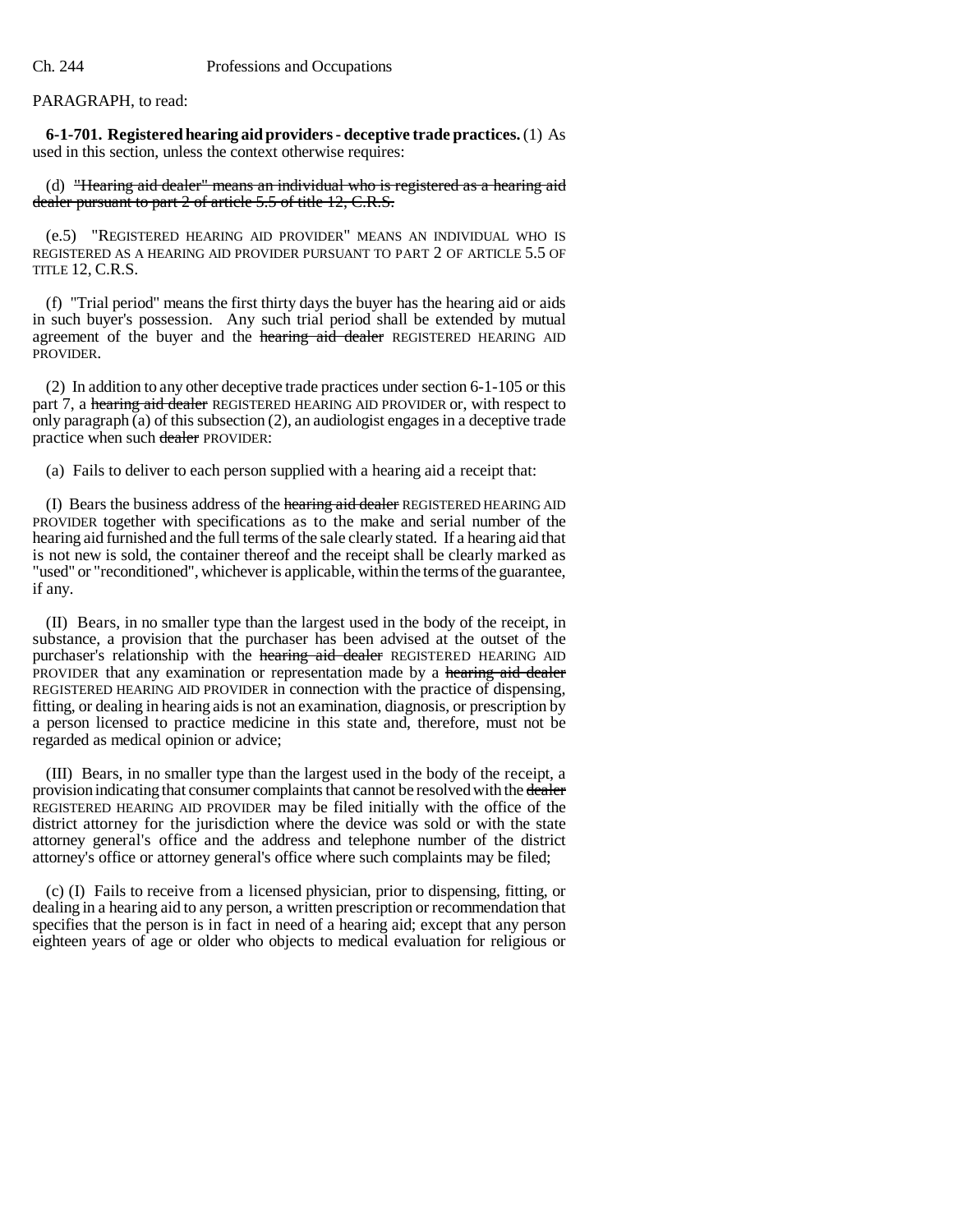personal beliefs may waive the requirement in such person's own handwriting BY DELIVERING TO THE REGISTERED HEARING AID PROVIDER A WRITTEN WAIVER;

(II) Sells, provides, dispenses, adjusts, provides training or teaching in regard to, or otherwise services cochlear implants unless such hearing aid dealer REGISTERED HEARING AID PROVIDER is an audiologist or a physician;

(e) Fails to provide a thirty-day rescission period with the following terms:

(I) The buyer shall have the right to cancel the purchase for any reason before the expiration of the rescission period by giving or mailing written notice of cancellation to the seller. The thirty-day rescission period shall be tolled for any period during which a hearing aid dealer REGISTERED HEARING AID PROVIDER takes possession or control of a hearing aid after its original delivery.

(II) The buyer, upon cancellation, is entitled to receive a full refund of any payment made for the hearing aid within thirty days of return of the hearing aid to the seller; except that, if the hearing aid is returned for any reason other than a defect in such hearing aid, the seller may retain an itemized amount to cover the minimum costs of materials used by the dealer REGISTERED HEARING AID PROVIDER and a manufacturer's return fee, but such amount may not be greater than five percent of the total charge for the hearing aid.

(III) (A) The seller shall provide a written receipt or contract to the buyer that includes, in immediate proximity to the space reserved for the signature of the buyer, the following specific statement in all capital letters of no less than ten-point bold-faced type:

> **"THE BUYER HAS THE RIGHT TO CANCEL THIS PURCHASE FOR ANY REASON AT ANY TIME PRIOR TO 12 MIDNIGHT OF THE 30TH CALENDAR DAY AFTER RECEIPT OF THE HEARING AID BY GIVING OR MAILING THE SELLER WRITTEN NOTICE OF CANCELLATION AND BY RETURNING THE HEARING AID. BY LAW, THE SELLER IS ALLOWED TO RETAIN AN ITEMIZED AMOUNT, NOT TO EXCEED FIVE PERCENT OF THE TOTAL CHARGE FOR THE HEARING AID, TO COVER THE COSTS OF A MANUFACTURER'S RETURN FEE AND THE MINIMUM COSTS OF MATERIALS USED BY THE DEALER REGISTERED HEARING AID PROVIDER, UNLESS THE HEARING AID IS RETURNED BECAUSE IT IS DEFECTIVE."**

(B) The written contract or receipt provided to the buyer shall also contain a statement, in print size no smaller than ten-point type, that the sale is void and unenforceable if the hearing aid being purchased is not delivered to the consumer within thirty days after the date the written contract is signed or the receipt is issued, whichever occurs later. The written contract or receipt shall also include the hearing aid dealer's REGISTERED HEARING AID PROVIDER'S registration number and a statement that the *hearing aid dealer* REGISTERED HEARING AID PROVIDER shall